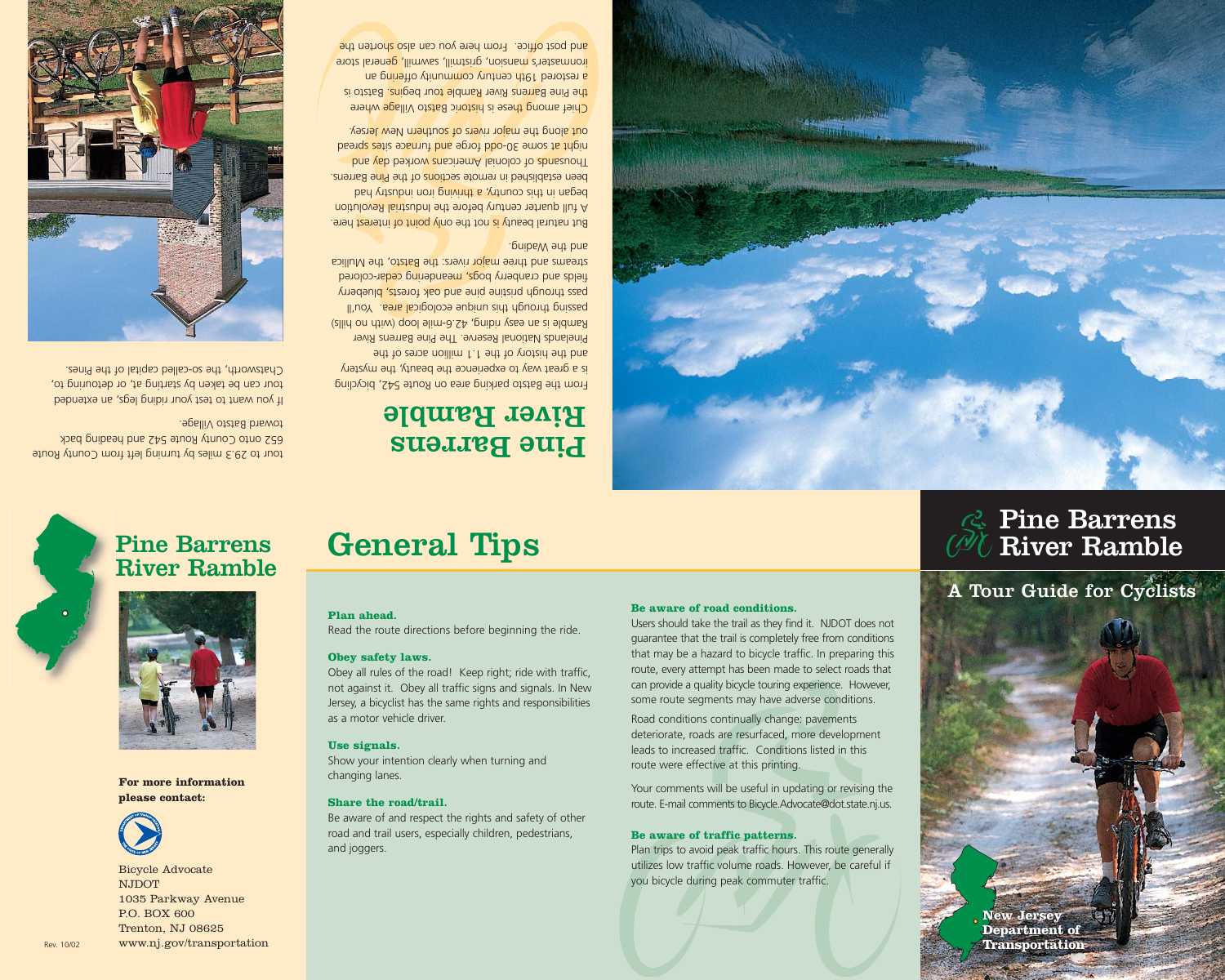

### Pine Barrens River Ramble

From the Batsto parking area on Route 542, bicycling is a great way to experience the beauty, the mystery and the history of the 1.1 million acres of the Pinelands National Reserve. The Pine Barrens River Ramble is an easy riding, 42.6-mile loop (with no hills) passing through this unique ecological area. You'll pass through pristine pine and oak forests, blueberry fields and cranberry bogs, meandering cedar-colored streams and three major rivers: the Batsto, the Mullica and the Wading.

But natural beauty is not the only point of interest here. A full quarter century before the Industrial Revolution began in this country, a thriving iron industry had been established in remote sections of the Pine Barrens. Thousands of colonial Americans worked day and night at some 30-odd forge and furnace sites spread out along the major rivers of southern New Jersey.

Chief among these is historic Batsto Village where the Pine Barrens River Ramble tour begins. Batsto is a restored 19th century community offering an ironmaster's mansion, gristmill, sawmill, general store and post office. From here you can also shorten the

tour to 29.3 miles by turning left from County Route 652 onto County Route 542 and heading back toward Batsto Village.

If you want to test your riding legs, an extended tour can be taken by starting at, or detouring to, Chatsworth, the so-called capital of the Pines.